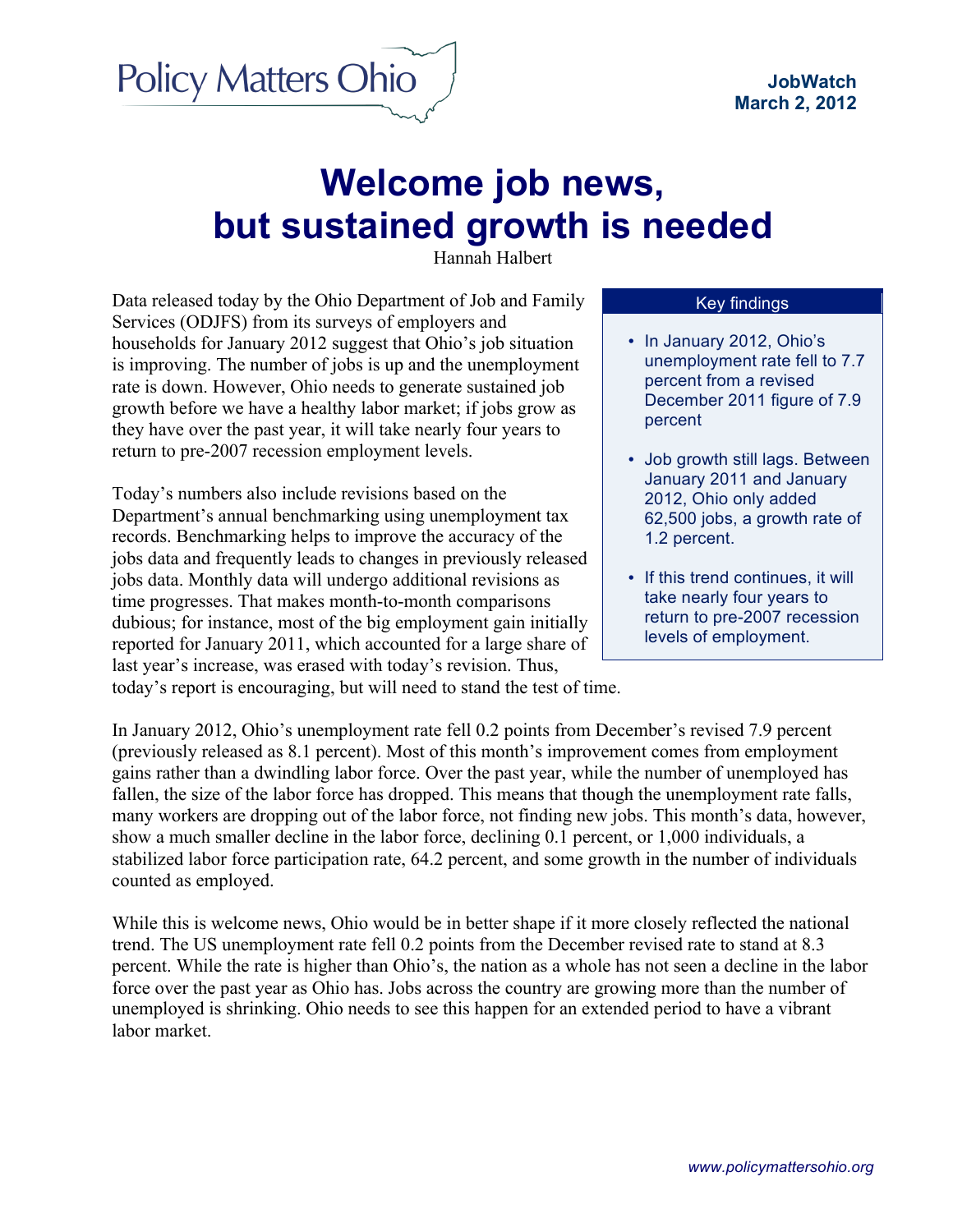## **Ohio's Jobs Deficit**

Even with the improving unemployment figures Ohio continues struggle to add jobs. As shown in Table 1, below, Ohio must create **293,300** jobs in order to return to the pre-2007 recession employment rate, and *the figure would be higher if population growth were taken into account*.

| Table 1                                                                                                          |                 |                                             |                                     |                                          |                                        |                                          |                                     |  |
|------------------------------------------------------------------------------------------------------------------|-----------------|---------------------------------------------|-------------------------------------|------------------------------------------|----------------------------------------|------------------------------------------|-------------------------------------|--|
| Change in Ohio jobs by sector (in thousands)                                                                     |                 |                                             |                                     |                                          |                                        |                                          |                                     |  |
|                                                                                                                  | January<br>2012 | Job change<br>since 2001<br>recession start | % change<br>since 2001<br>recession | Job change<br>since 2005<br>tax overhaul | % change<br>since 2005<br>tax overhaul | Job change since<br>2007 recession start | % change<br>since 2007<br>recession |  |
| Total jobs                                                                                                       | 5,127.1         | -464.8                                      | $-8.31$                             | $-307.9$                                 | $-5.67\%$                              | $-293.3$                                 | $-5.41$                             |  |
| Manufacturing                                                                                                    | 646.7           | $-338.1$                                    | $-34.33$                            | $-168.1$                                 | $-20.63$                               | $-114$                                   | $-14.99$                            |  |
| <b>Public sector</b>                                                                                             | 763.5           | $-28.5$                                     | $-3.60$                             | $-36.5$                                  | $-4.56$                                | $-29.8$                                  | $-3.76$                             |  |
| Source: Policy Matters Ohio based on Ohio Department of Job and Family Services, revised CES seasonally adjusted |                 |                                             |                                     |                                          |                                        |                                          |                                     |  |

data, available at http://ohiolmi.com/asp/CES/CES.htm.

From January 2011 to January 2012, Ohio only added 62,500 jobs, a growth rate of 1.2 percent. If this trend continues, it will take nearly four years to return to pre-2007 recession levels of employment.

### **Revisions lead to big changes in 2010 and 2011 data**

Preliminary numbers released for January showed a significant increase of 32,800 jobs. However, this gain should be viewed with caution, since much of a similar gain originally reported for January 2011 now has been revised sharply downward. While it will take a longer review period to full analyze today's revisions, it is worth noting that Current Employment Statistics (CES) numbers were revised upward for late 2010, increasing job numbers in October, November, and December of that year. This revision helps explain why job growth for January 2011 is now much smaller than previously reported, 8,100 jobs instead of 34,100 jobs. This also suggests that the number released today for job growth between December 2011 and January 2012, an astonishing increase of 32,800 jobs, could be the subject of future revision.

The revisions also change the overall CES employment gain in earlier years. In 2011, Ohio saw an increase of only 37,800 jobs, instead of the 72,400 reported earlier. Similarly, the 2010 calendar year gain of 31,000 was revised upward to 54,900 jobs. While none of these gains suggest a strong labor market, it does appear they were a bit stronger in 2010.

The vast revisions made to historic jobs data due to annual benchmarking combined with the seasonally turbulent post-holiday job market makes the task of dissecting January jobs data particularly challenging. We anticipate additional changes as seasonal adjustments are made. Data for February 2012 are due later this month.

#### **Recent WARN notices in Ohio**

The Worker Adjustment Retraining Notification (WARN) Act protects workers and communities by requiring employers with more than 100 employees to provide 60 days advance notice of plant closures or mass layoffs. Federal, state, and local government entities are not covered. WARN triggers rapid response services, which can include layoff aversion, training and dislocated worker